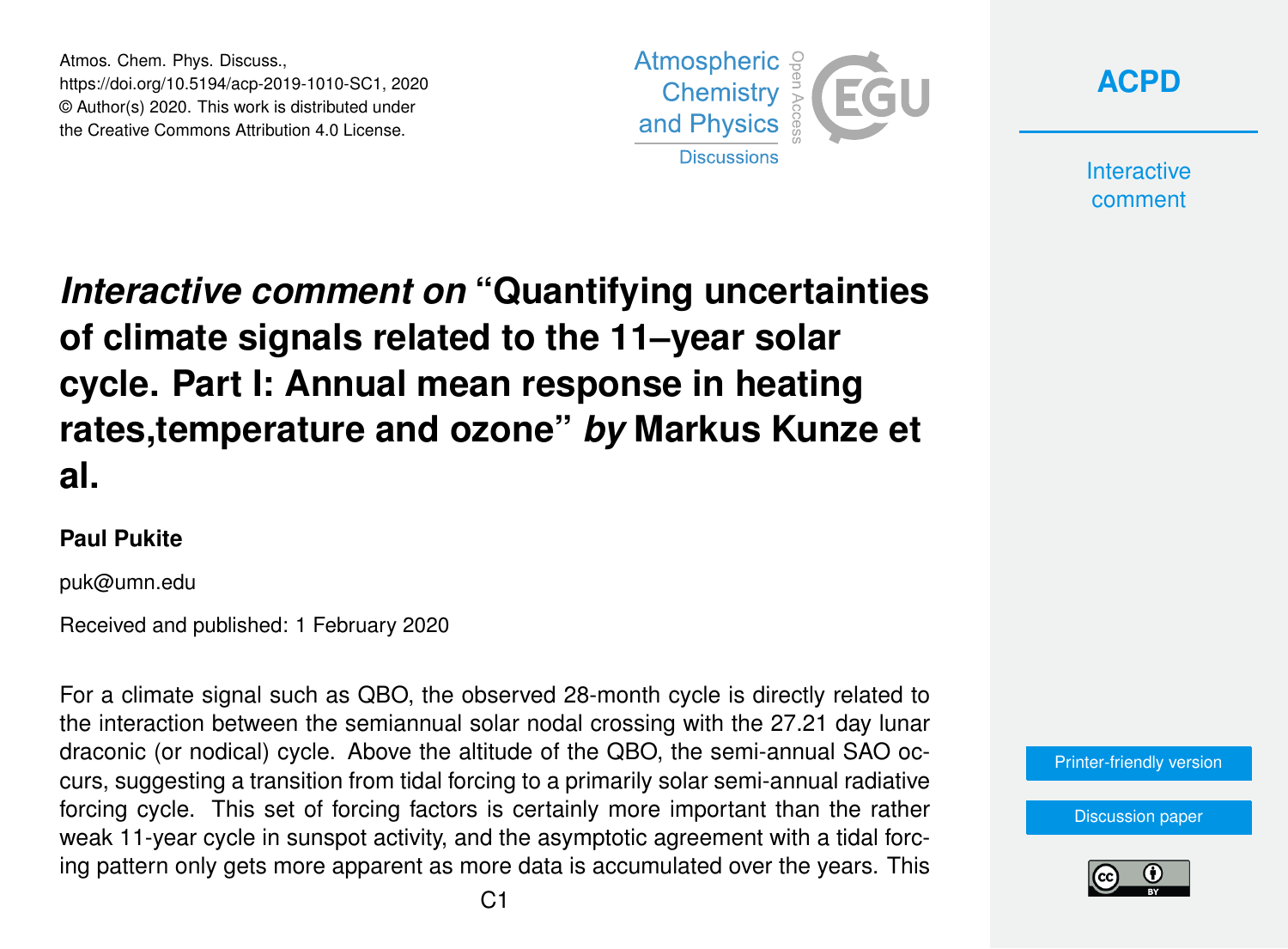agreement is shown in Fig. 1 shown below. The only question is what causes the fluctuation over the years and perhaps this is in some way related to disturbances such as SSW, ENSO, or 2nd-order solar variations such as sunspot levels. (p.s. thank you for maintaining the QBO data at fu-berlin.de)

Interactive comment on Atmos. Chem. Phys. Discuss., https://doi.org/10.5194/acp-2019-1010, 2020.

## **[ACPD](https://www.atmos-chem-phys-discuss.net/)**

Interactive comment

[Printer-friendly version](https://www.atmos-chem-phys-discuss.net/acp-2019-1010/acp-2019-1010-SC1-print.pdf)

[Discussion paper](https://www.atmos-chem-phys-discuss.net/acp-2019-1010)